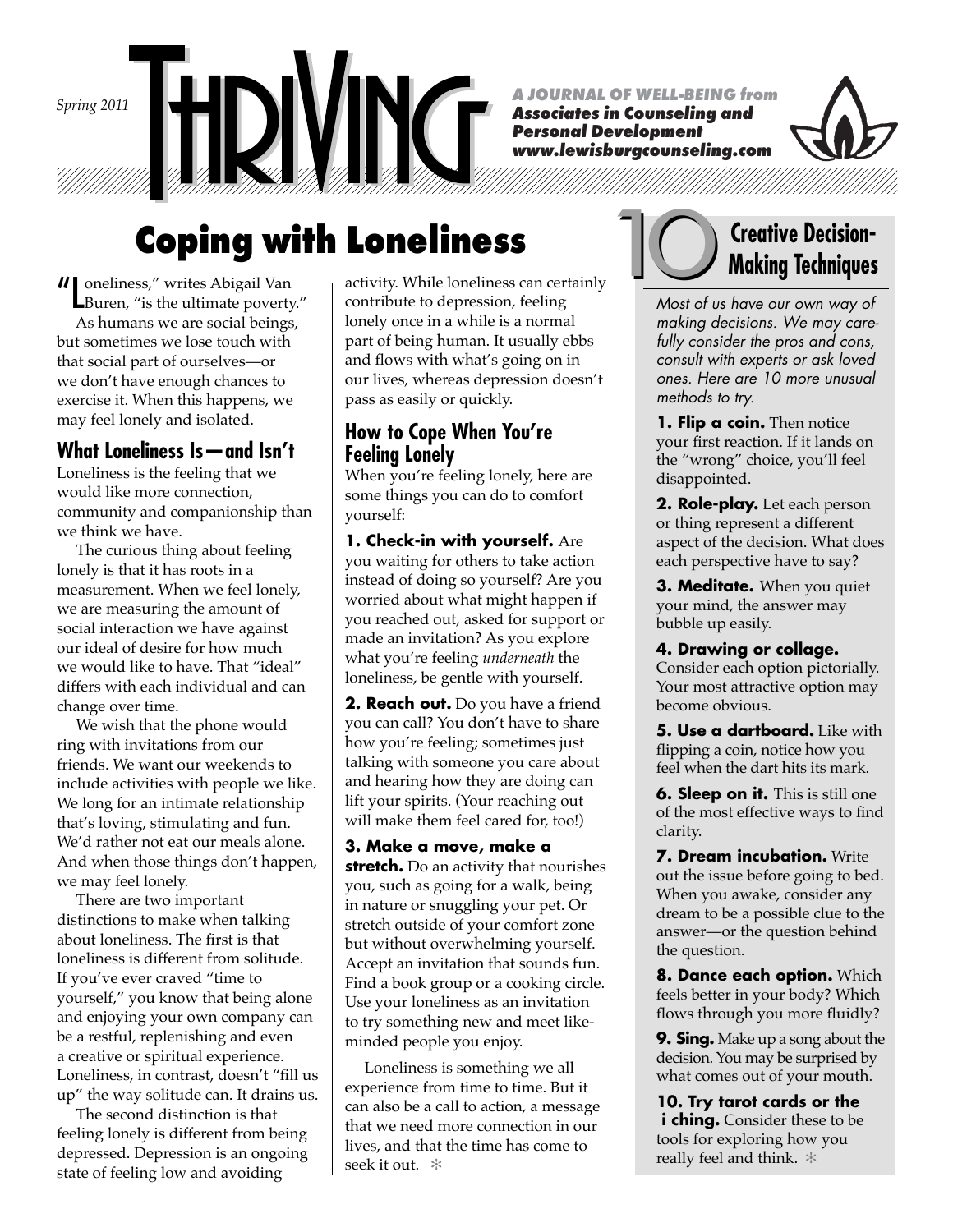# **Letter From** The Associates



*We all experience loneliness at various points in our lives. We desire more connection with others and may not be sure how to go about getting it. If you're feeling lonely, don't despair. The article on page 1 offers some ways*  for you to reach out and find the hu*man connection you want.*

*Loneliness can also result from the loss of a relationship or other unresolved trauma, the subject of the article on page 3. Unresolved trauma can wreak havoc on our current relationships, as they obscure our awareness of what's going on in the present. It is possible, however, to untangle unresolved trauma from your relationships. The article offers a three-pronged approach for moving more fully into the present and making room for more connection, intimacy and freedom.*

*Comparing ourselves or our loved ones to others also can have a detrimental impact on our relationships. In addition, comparison often under*mines our self-confidence and our chil*dren's self-esteem. Breaking the habit of comparison, as the article on page 4 suggests, is well worth the effort.* 

*Also in this issue, the quiz asks how well you express your anger and the Top 10 offers creative and unusual ways to make decisions.* 

*If you have questions about any of the articles or would like more copies, please don't hesitate to call.*

*May this season bring you more expression and improved relationships.*

# **How Well Do You Express Anger?**

 Not only does pent-up anger not feel good, but it's bad for our health, potentially leading to depression, high blood pressure and other stress-related conditions. Learning healthy ways to express anger can help us feel better physically and emotionally and bring more authenticity and intimacy into our lives.



 Answer the following true/false questions to discover how well you express anger.

#### **True False**

#### **Set 1**

- 1. I build up resentments over time, and then let them all out in  $\overline{O}$   $\overline{O}$ one big blow up.
- $\overline{O}$ 2. I sometimes cut people out of my life when they make me angry.
- 3. It's unsafe to express anger. I internalize it and then end up  $\overline{O}$   $\overline{O}$ feeling depressed.
- $O$   $O$ 4. If I told someone I was angry at him or her, I'd make myself too vulnerable. The other person would then be angry at me and might end the relationship, or, somehow, I'd pay for it.
- $\overline{O}$   $\overline{O}$ 5. I lose it when I get angry. I've been known to yell, break objects and say horrible things that I later regret.
- 6. I have a tendency to be sarcastic or "leak" my anger rather than  $\Omega$ be open and direct about my feelings.

#### **Set 1**

- 1. Anger lets me know that something isn't sitting well with me. I  $\Omega$ allow myself to fully feel and acknowledge my feelings.
- $\Omega$ 2. I express my anger after I've had some time to acknowledge it and release excess energy. I may beat pillows, whack a tennis ball, go running or rant and rave in my journal. Then I can calmly give voice to my feelings without saying things I'd later regret.
- 3. To prevent resentments from building up, I express my feelings  $\Omega$ of anger as soon as I can do so calmly.
- $O$   $O$ 4. I use "I" statements when communicating my anger. That way, I avoid blaming and telling other people what they feel.
- $\Omega$ 5. I hold a safe, respectful space for others to express their anger towards me, trusting that honest communication leads to greater intimacy.
- $\Omega$ 6. When bad things happen that I have no control over, I find ways to let off steam: I might cry on a friend's shoulder or take 5 minutes to rant about my frustrations.

If you answered true more often in Set 1 and false more often in Set 2, you may wish to learn some more effective ways to safely release and express your anger. Please don't hesitate to call if you'd like support in exploring this further.  $*$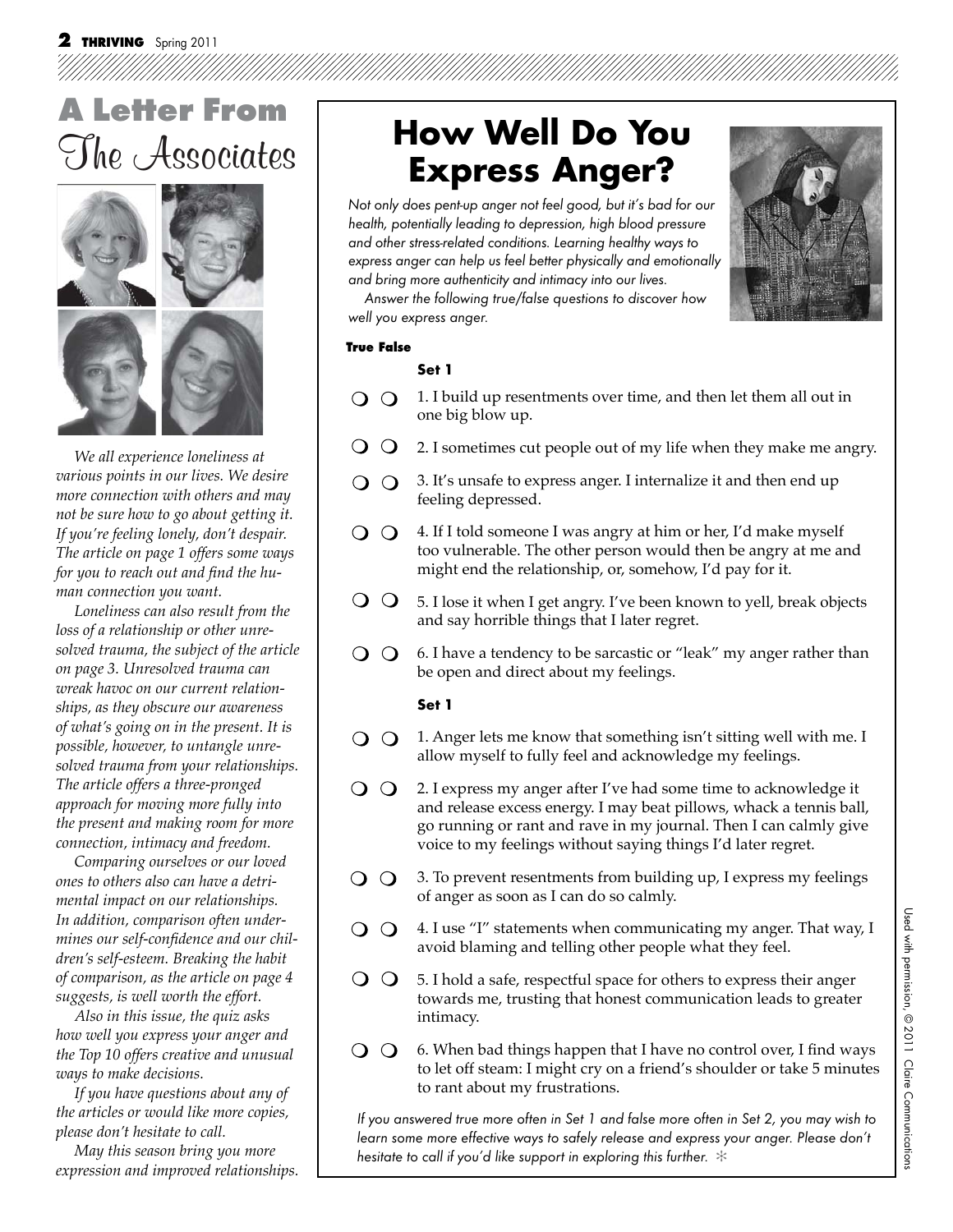# **The Impact of Unresolved Trauma on Relationships**

**Physicians use the word "trauma" to describe an injury that results from a sudden impact. But we** injury that results from a sudden impact. But we can suffer short- or long-term emotional traumas as well. When we lose a key relationship or something that means a lot to us, or when we experience betrayal, abuse or neglect, it injures our hearts. And like a wound to our physical bodies, emotional injuries also require care and attention so that we may heal.

### **Origins of Emotional Trauma**

Our emotional injuries can occur in the present or in the past. In the present, we may face the end of a significant relationship, the death or departure of a loved one, the end of a certain stage in life, such as sending your kids to college, or some kind of abuse or attack.

 In childhood we may have experienced an absent or distant parent, a teacher who insulted



our intelligence, appearance or athleticism, or we may have experienced neglect or physical, sexual or emotional abuse. After emotional traumas, we need to

process, grieve and heal. This takes time, and isn't easy. It can be tempting to try and avoid the grief and other hard or uncomfortable feelings. We may even try to gloss over the fact that there's been a trauma at all.

### **It's All Connected: The Impact on Relationships**

Instead of feeling and grieving, people who have experienced emotional traumas may try to numb themselves. They may distract themselves with activities, food, shopping or other addictive behaviors; tell themselves that they just need to "suck it up"; have unpredictable emotional or behavioral outbursts; or put themselves down for having a hard time.

 But when we fail to face things head-on, they come out sideways—first, in how we perceive and treat ourselves and then in our relationships with significant others.

 For example, if your parents were distant when you were a kid or often left you alone and you felt abandoned, you may have never stopped to

consider how that experience has shaped you. Years later, when your spouse has a habit of coming home late from work, you feel powerless and rejected… without realizing it's connected to your early years.

 One way to begin to tease apart this phenomenon is to notice when "this isn't that." Sometimes a spouse coming home late from work is just that. But, frequently, we fail to notice the connection between a situation that's "triggered" us, and the original trauma at its core.

### **Resolving the Unresolved**

If you have unresolved trauma in your life, you are not alone. Here are some ways to start addressing it:

**1. Tell your story.** A helpful way to release the hold unresolved trauma has over your current relationships is to tell its story. You can write it yourself in a journal, or ask a trusted friend or counselor to listen and bear "witness" as you share what happened and make the connections between what's happening now in your life and what you've been carrying with you from the past.

#### **2. Consider a broader context.** There is a way

to think of your experience as more than injury. This is why some people speak of their lives as a journey or a path: it's an empowering way to make new sense of your story and everything you've been through. Maybe there's also a hidden gift in that experience: you are now a survivor, or are stronger, more alive, or more compassionate as a result.



What is the message or "life lesson" for you?

**3. Develop emotional resilience.** As Emily Dickinson wrote: "The best way out is through." Like any other skill, emotional resilience develops through practice. Start by noticing and naming your true feelings, whatever they are. Try to identify where your feelings are in your body. Are they in your throat? Your heart? Learn to accept your emotions as information guides and as the first step toward healing.

 Unresolved trauma traps us in a place where we play re-runs from our past on top of our current relationships. When you work to heal that trauma, you move more fully into the present, making room for more connection, intimacy, and freedom. ✻